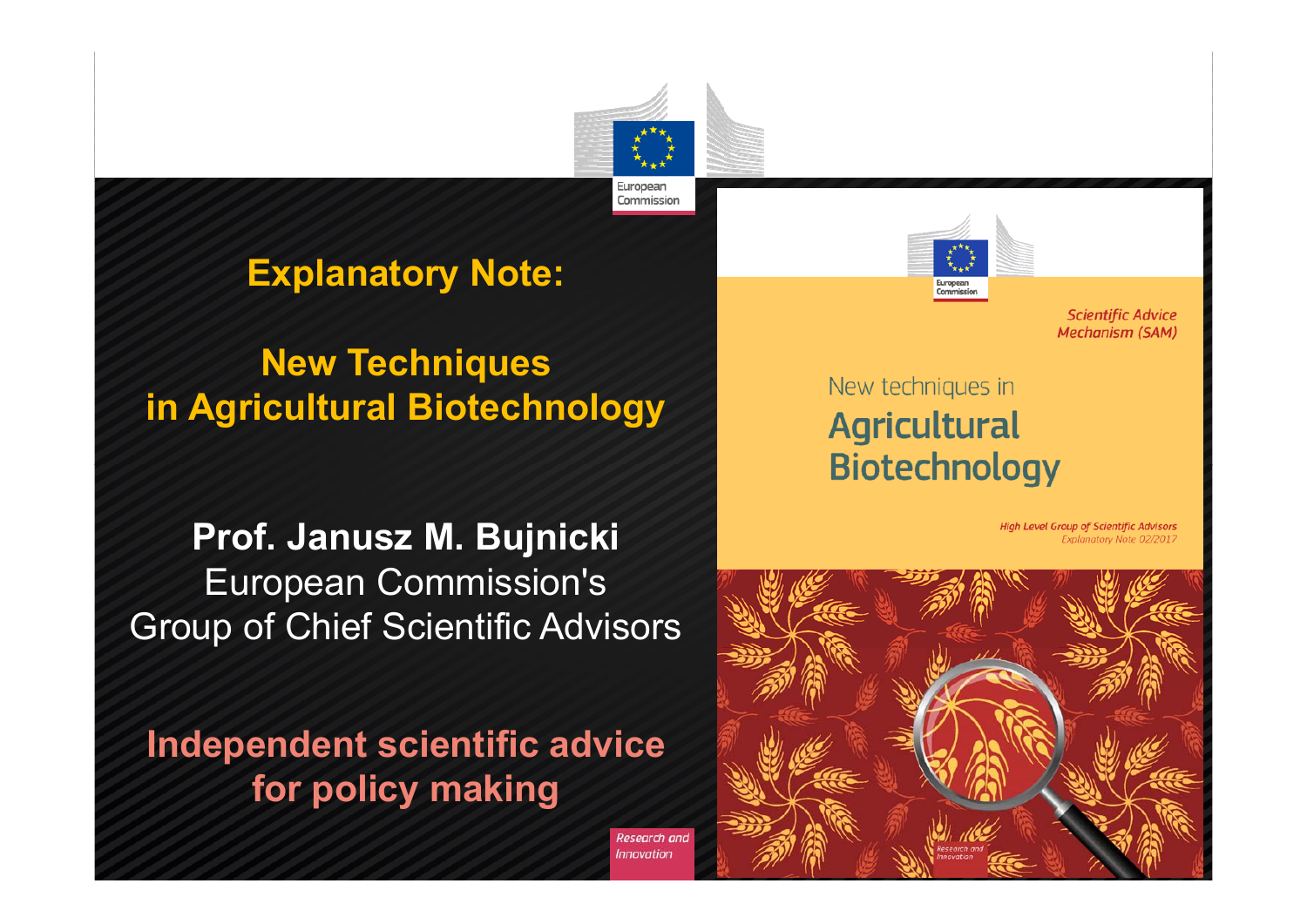

# **Background:**

- • Since the beginning of agriculture around 10,000 years ago humans endeavoured to improve their crops and animals.
- • We have selected plants, animals and microorganisms that give a greater yield, are more palatable, easier to process, etc.
- • Features of plants, animals and microorganisms that make them useful for agriculture are a result of an organism's genetic makeup, which in turn is the product of natural, spontaneous mutations.

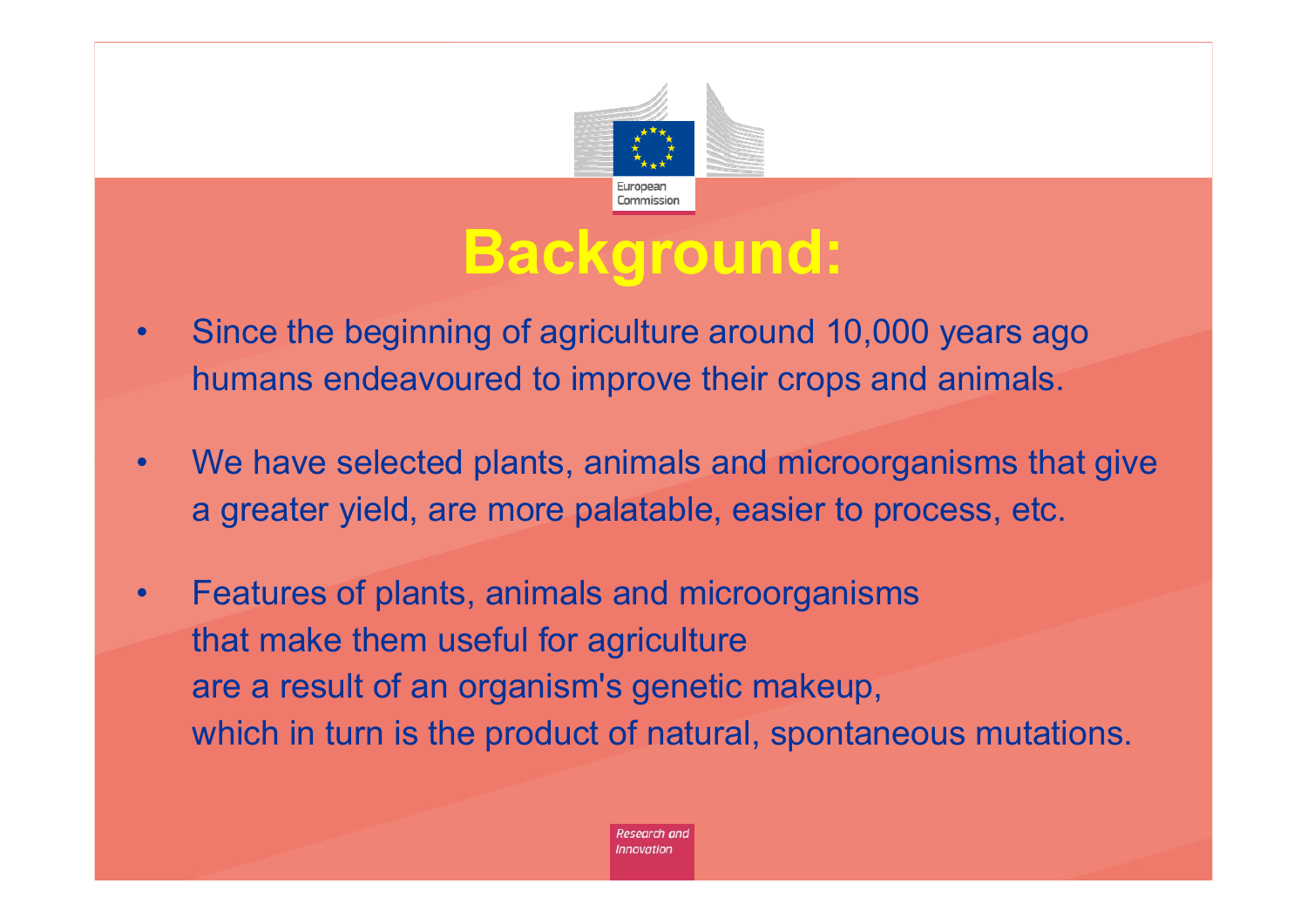

### **Background**

- • As technology has developed, the ways in which new varieties can be generated faster have become more sophisticated.
- • At first, chemical or physical agents (such as x-rays) were used to make random changes to plant seeds (induced mutagenesis); this procedure still requires selection of organisms with desirable traits.
- • More targeted changes became possible during the 1980s, involving the insertion of genetic material into organisms, some of which may be from other species (genetic modification, GM). Research and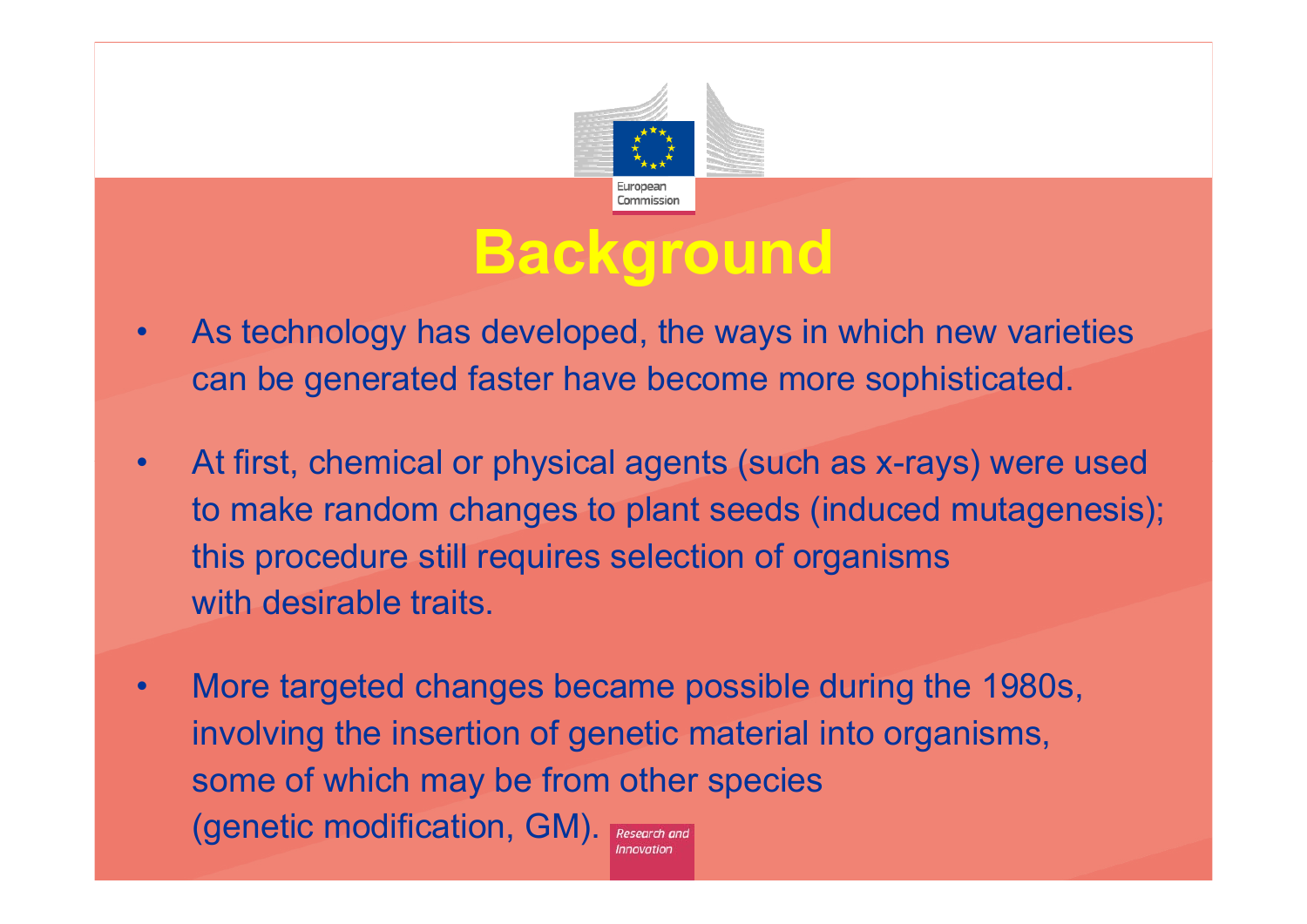

# **Background:**

- • Recently, a variety of new breeding techniques (NBT) have been developed for agricultural biotechnology.
- • Some of them do lead to the inclusion of genetic material from other species or to changes of genetic sequences, while others don't.
- • When changes to genetic sequences are made with a NBT, they are typically made in a more precise manner than those made with established techniques of GM.

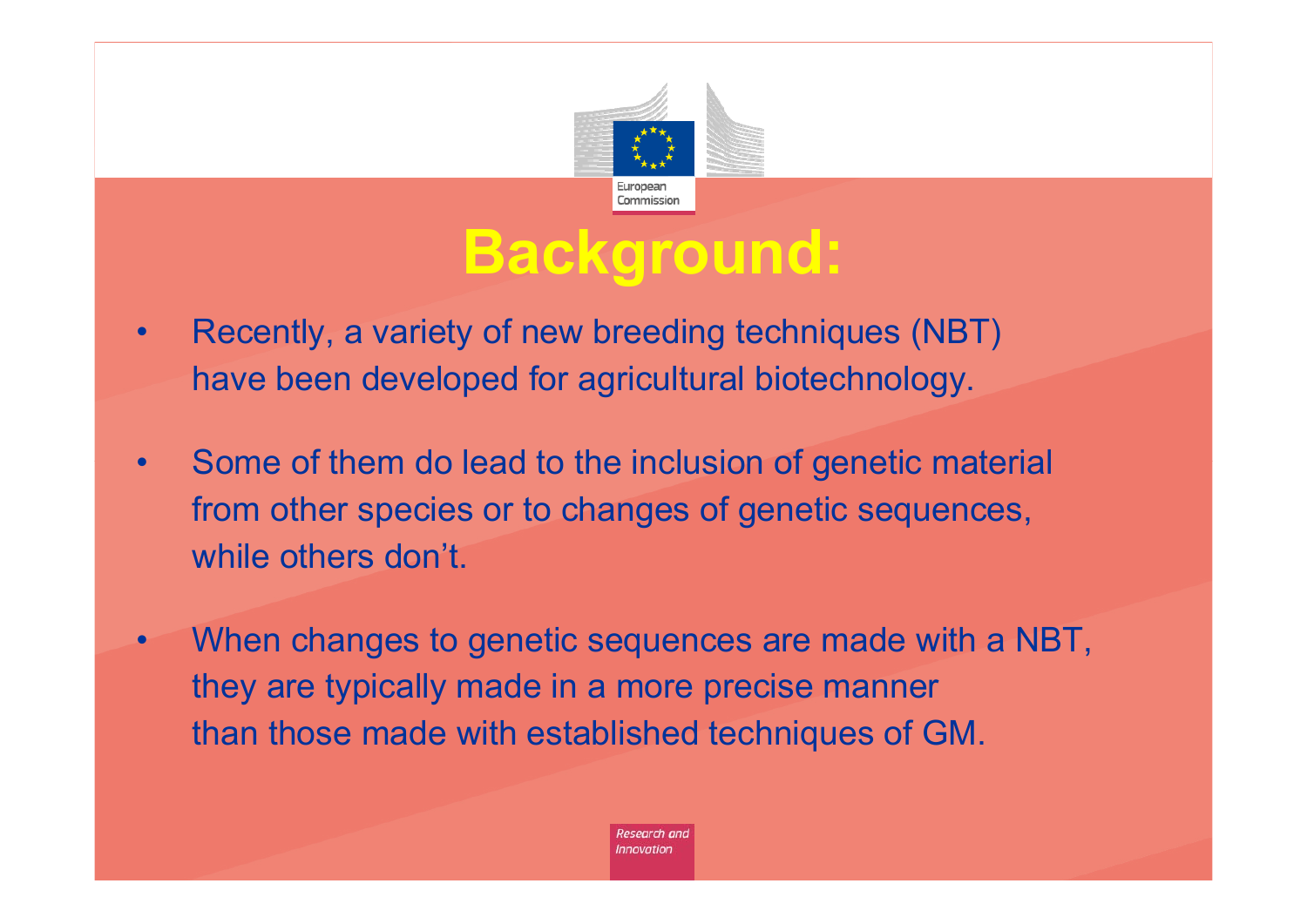

# **Gene editing and CRISPR/Cas:**

Natural bacterial immunity system , which "cleaves" DNA at programmed sequences

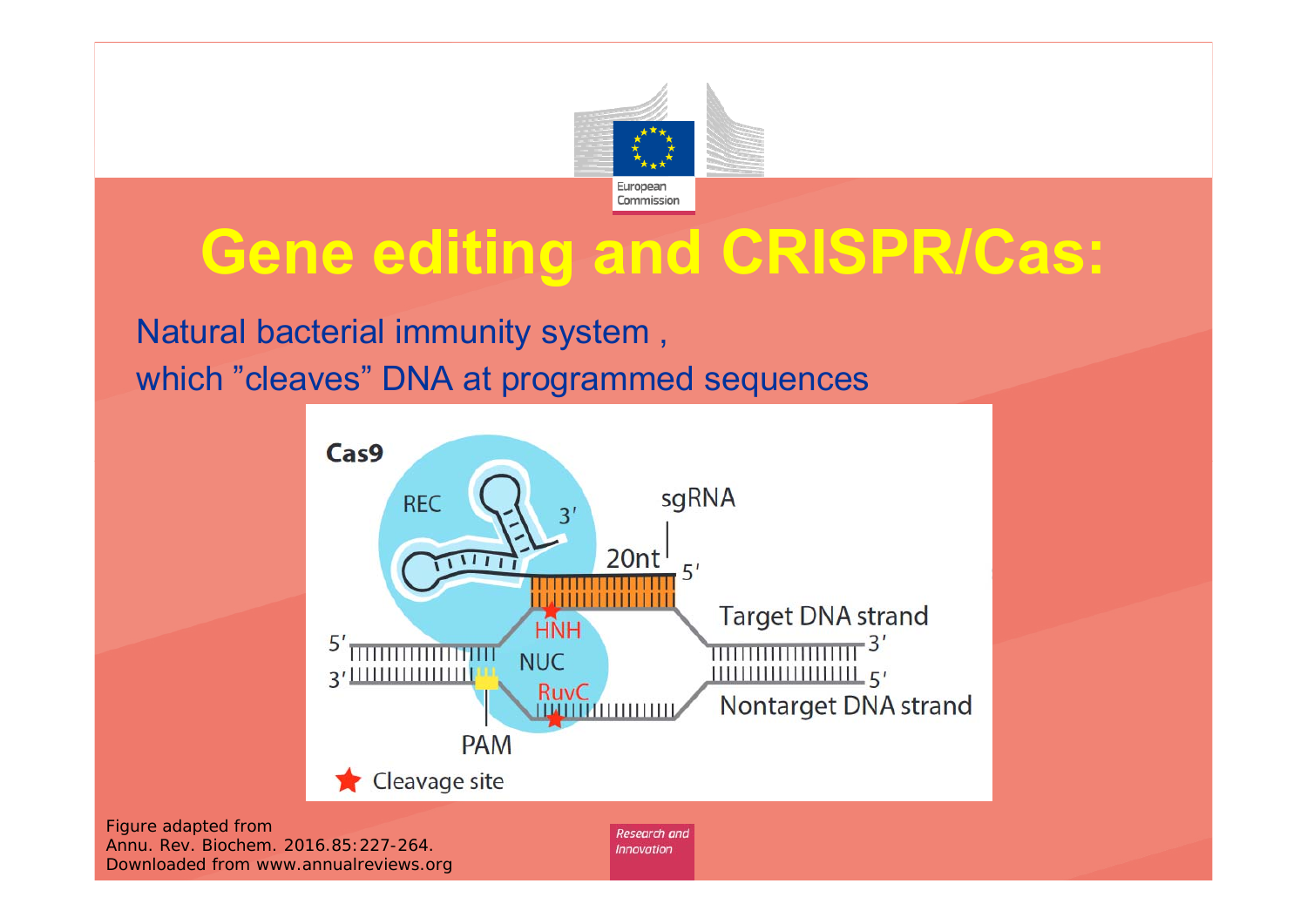

# **Gene editing and CRISPR/Cas:**

Can be used in various organisms for:

- precise random mutagenesis
- precise template-guided mutagenesis

<u> 1999 - 1999 - 1999 - 1999 - 1999 - 1999 - 1999 - 1999 - 1999 - 1999 - 1999 - 1999 - 1999 - 1999 - 1999 - 199</u>

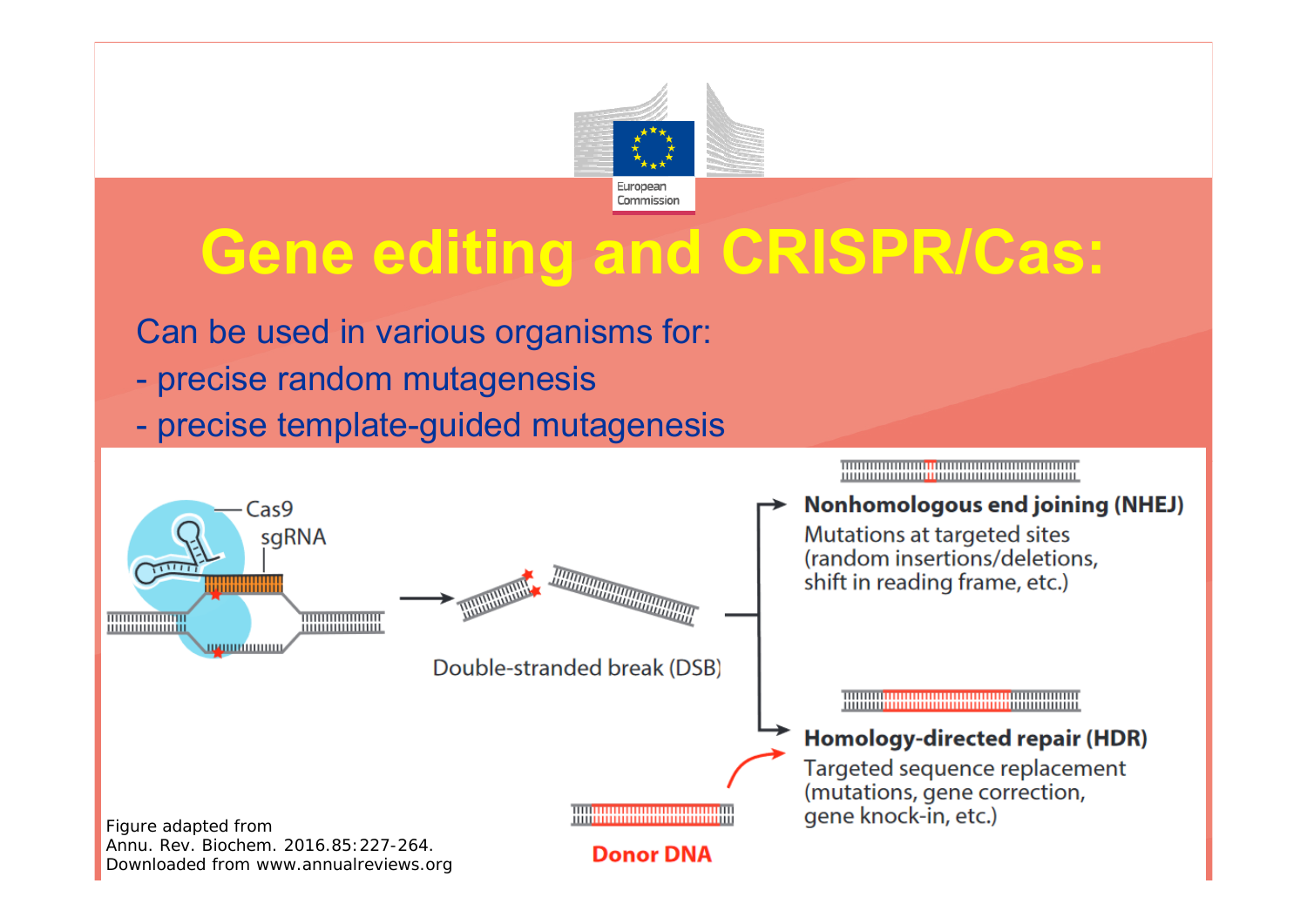

# **CRISPR/Cas beyond gene editing**

**Gene repression (CRISPRi)** 







Figure adapted from Annu. Rev. Biochem. 2016.85:227-264. Downloaded from www.annualreviews.org

Research and

**Innovation**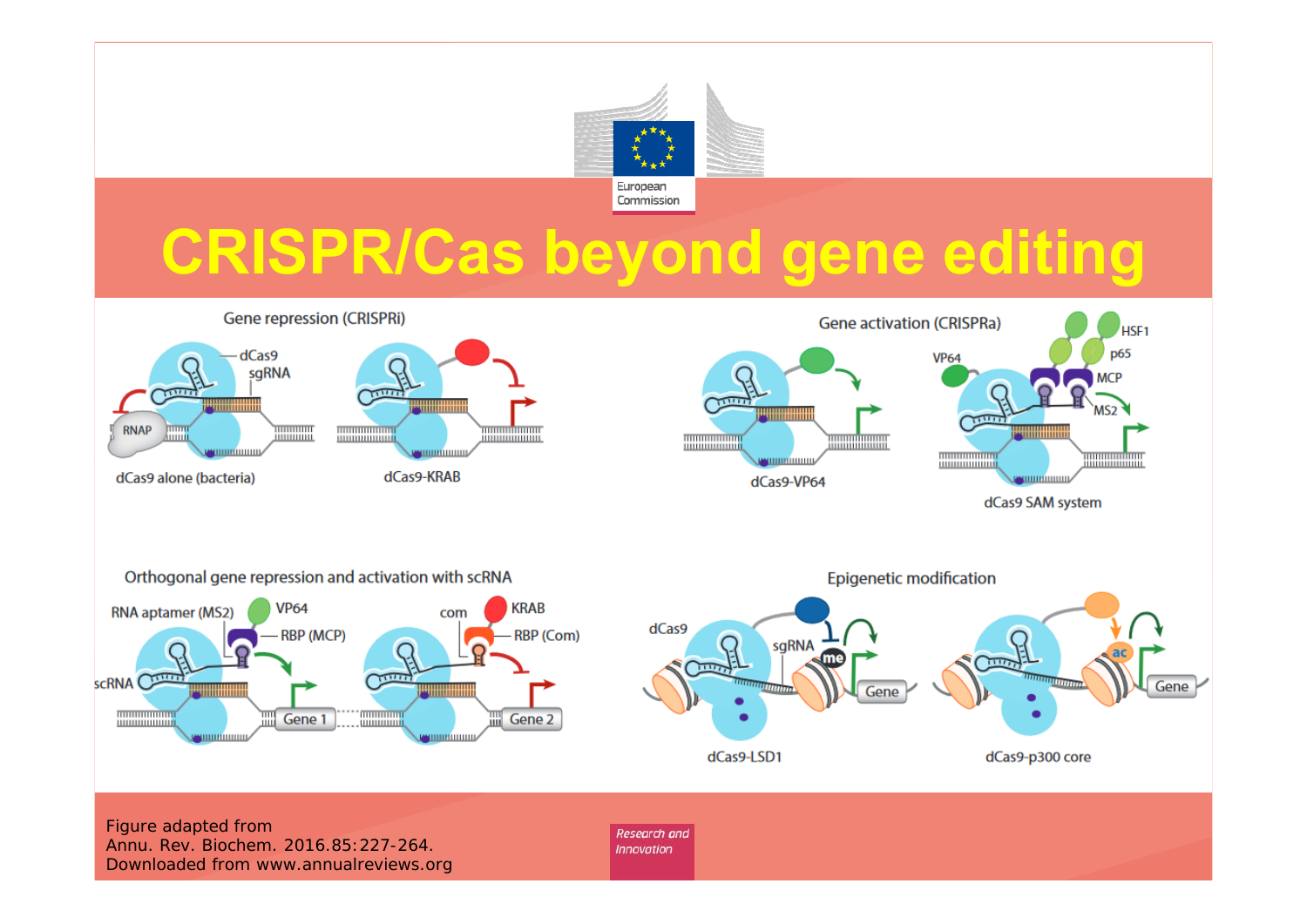

### **Frequently asked questions:**

- • How do the NBTs (and their products) compare to
	- each other?
	- the GM techniques?
	- classical (natural?) techniques
	- (e.g. in terms of precision, cost, speed, safety)
- •What is natural (observed in the nature) and what is not?
- • Can organisms obtained with different techniques
	- be detected?
	- be distinguished from each other?

Research and **Innovation**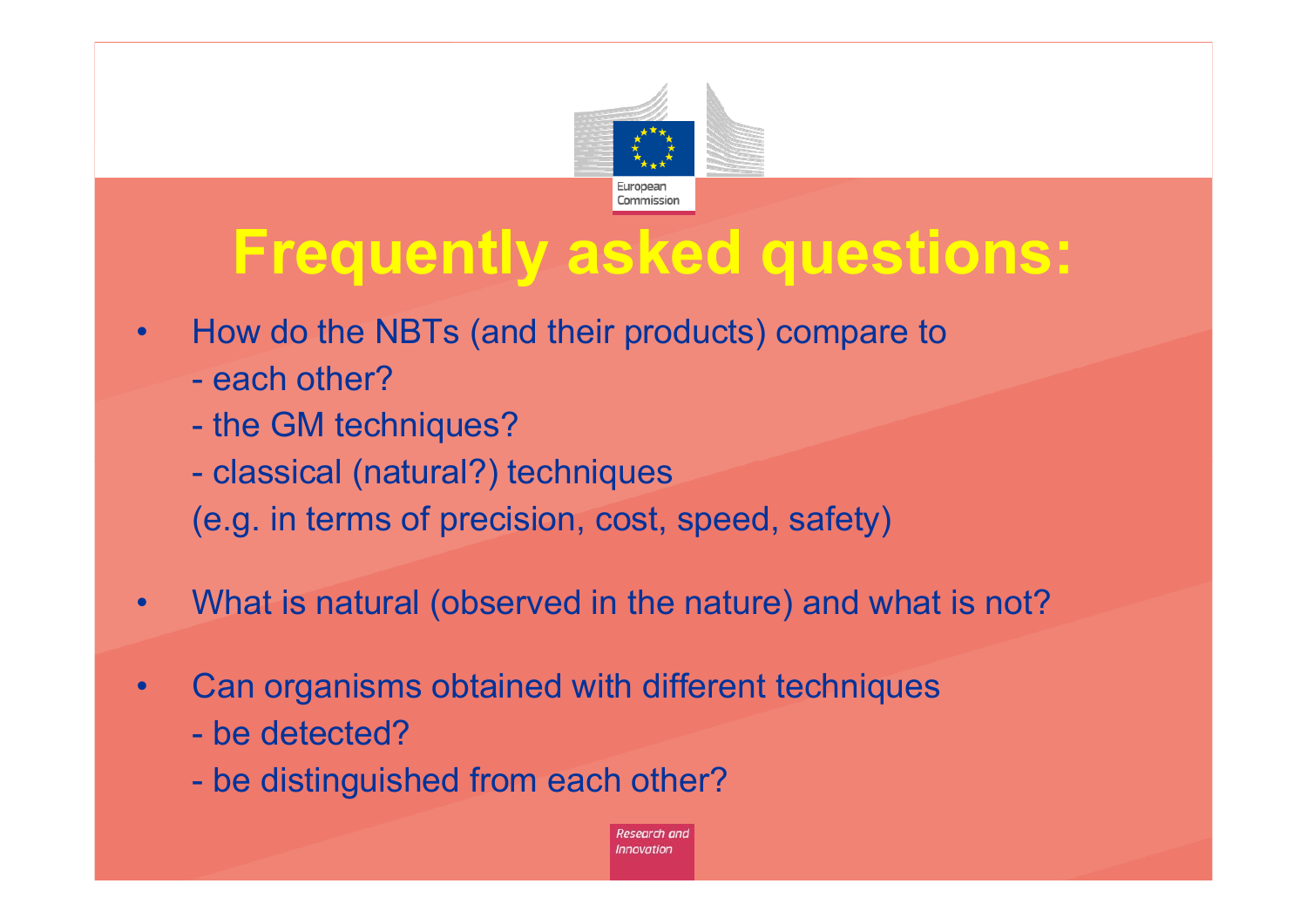

### **We are all mutants!**

- All living organisms are subject to genetic alterations occurring spontaneously and due to environmental stressors.
- These changes are the basis for evolution by natural selection.
- All breeding techniques (CBT, ETGM and NBT) make use of genetic diversity and change in order to allow the selection of desirable traits.

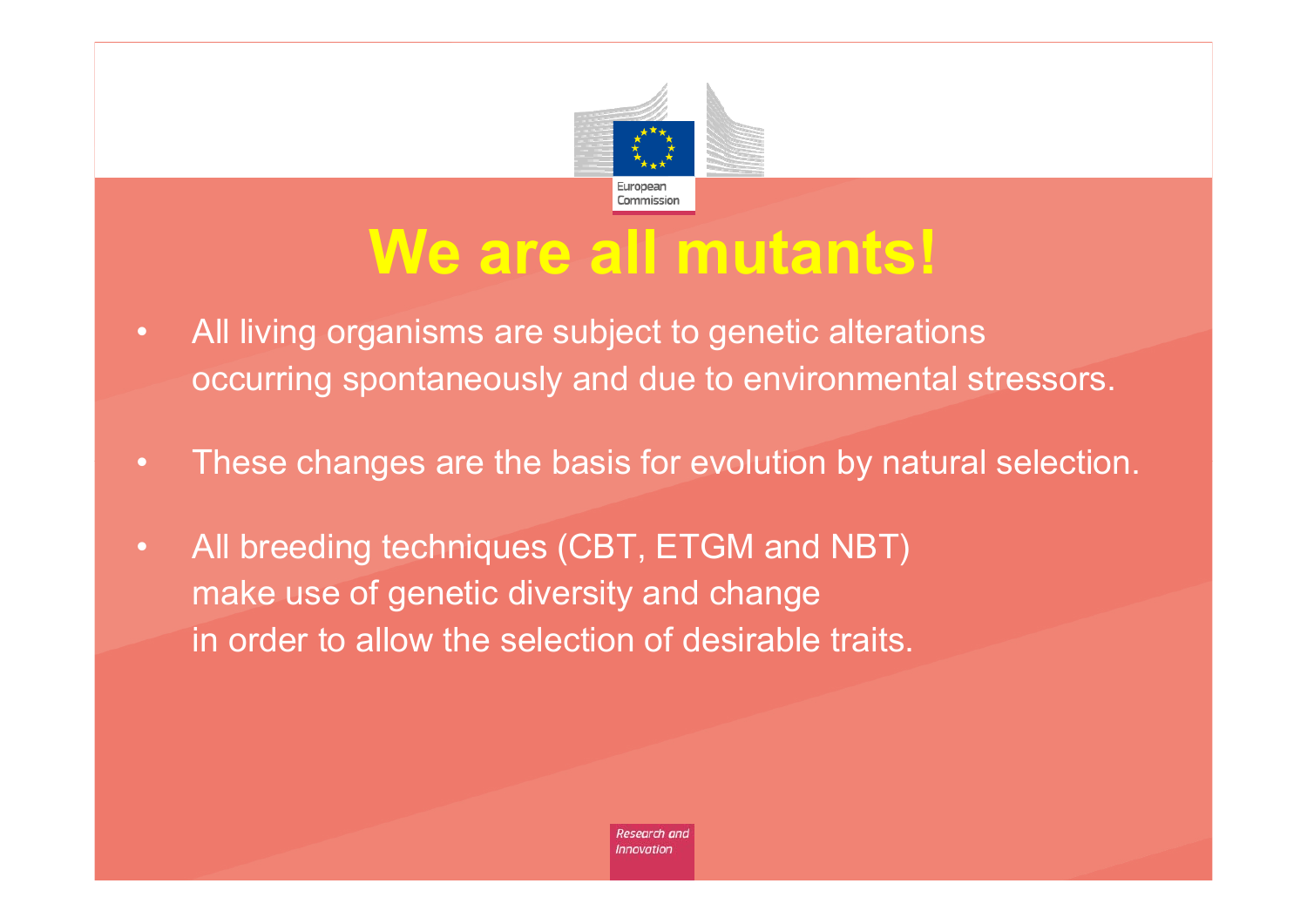

# **Techniques and their products**

- Generally speaking:
	- organisms produced using CBT will not contain genetic material from organisms of other species,
	- those produced using ETGM usually will,
	- and those produced using NBT may or may not.
- The end products of NBT do not necessarily contain genetic material from other organisms. Such material may be present in intermediate stages.
- $\bullet$ Some NBTs make no changes to genetic sequences at all.

Research and **Innovation**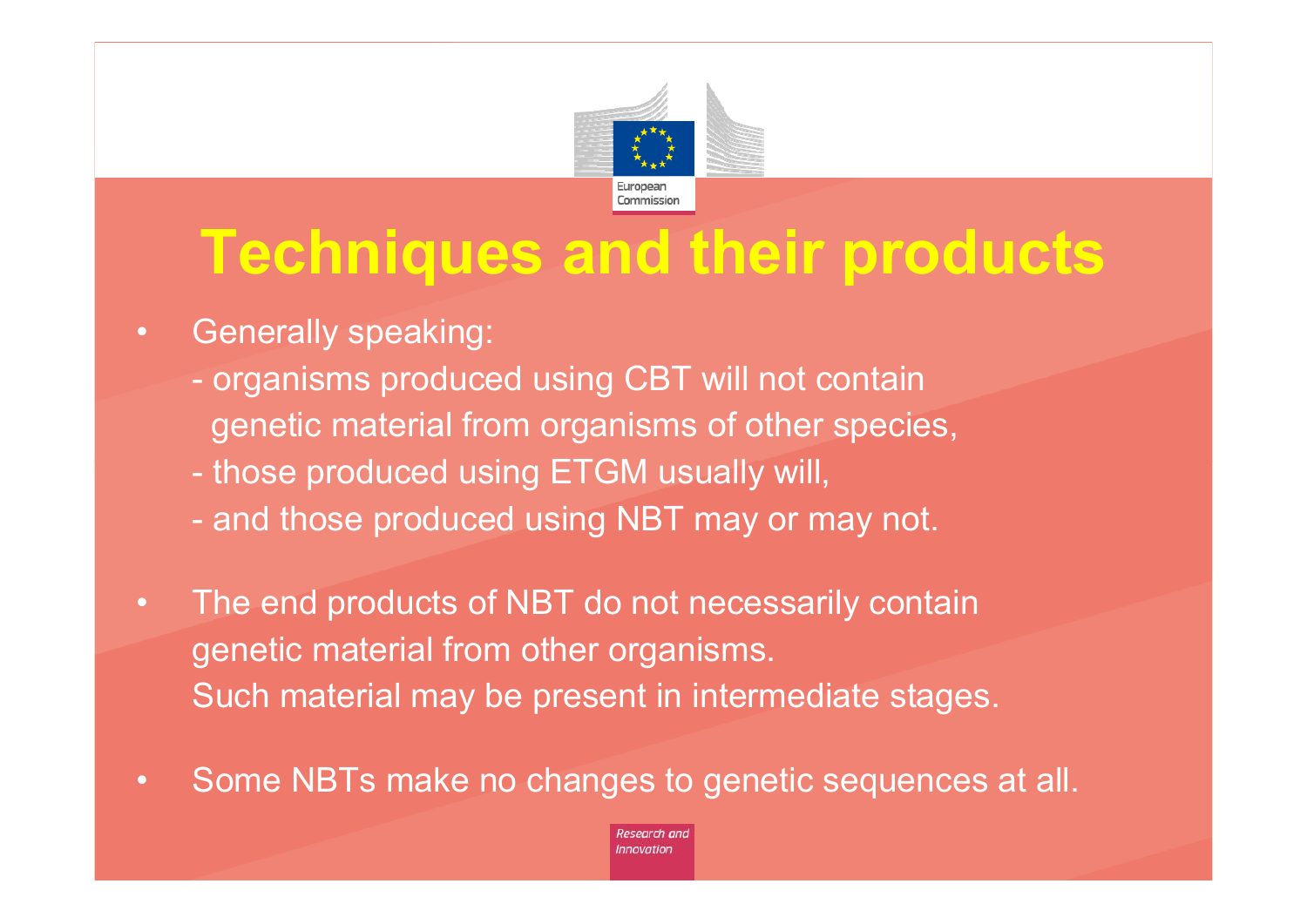

# **Detection and attribution of changes**

- NBT of genome editing can produce precise alterations of genetic sequences (local mutagenesis) that can be undistinguishable from changes occurring naturally.
- Without prior knowledge, changes are difficult to detect and the attribution of changes to a particular technique is generally impossible.

Research and **Innovation**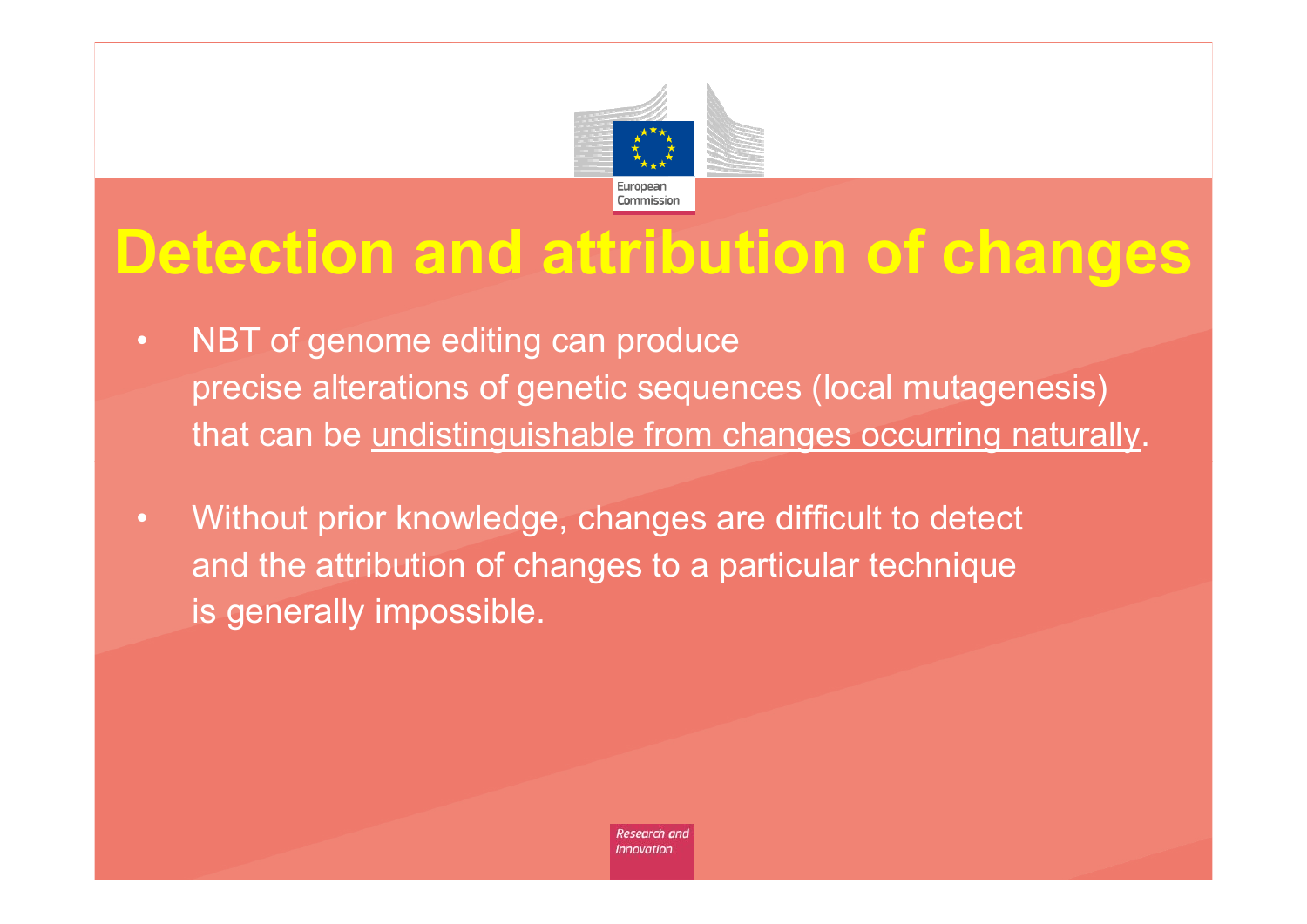

# **Unintended effects:**

- Classical techniques often produces many unintended effects
- Unintended effects are not necessarily visible or harmful, either to the organism in question, or to those who eat it
- Generally, genome editing techniques are more precise and result in fewer unintended effects than do CBT and ETGM
- It is not possible to define the safety of a technique solely based on its precision and/or the likelihood that it will produce unintended effects